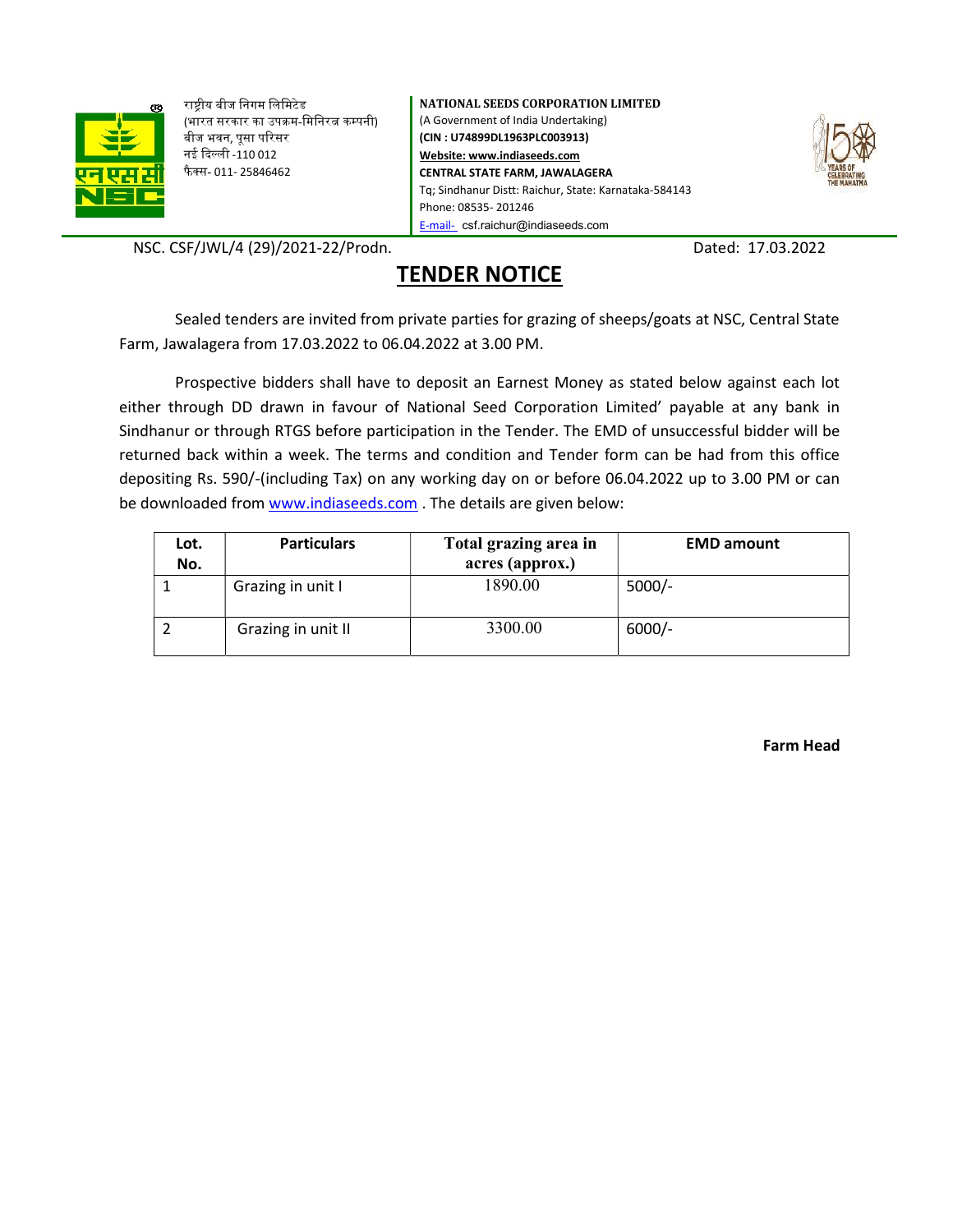## National Seeds Corporation Limited (A Govt. of India Undertaking) Central State Farm, Jawalagera

#### Terms and conditions for grazing of sheeps/goats at the Central State Farm, Jawalagera.

- 1. The entire farm is divided into 2 units. For participating in the tender for each unit, Prospective bidders shall have to deposit an Earnest Money as per NIT either through DD drawn in favour of National Seed Corporation Limited' payable at any bank in Sindhanur or through RTGS or can be furnished as insurance surety bond before participation in the Tender. The EMD of unsuccessful bidder will be returned back within a week.
- 2. For unit I and Unit II an amount of Rs. 15000/- (Rupees Fifteen Thousand only) and Rs. 20000/- (Rupees Twenty Thousand Only) will have to be deposited respectively as security deposit by the successful tenderer and the security deposits will be refunded on satisfactory completion of grazing period without any interest on such amount. The security bond can also be furnished in the form of Insurance surety Bonds Account payee Demand Draft payable in favor of National Seeds Corporation Limited, Fixed Deposit Receipt from a Commercial Bank, Bank Guarantee from a commercial Bank or online payment in an acceptable form safeguarding the purchases interests in all respects. The security deposits will be liable to be forfeited in case of loss of Farm/properties or violation of any term and conditions.
- 3. The successful bidder will have to deposit 30 percent of the total amount within 3 day of tender and 70 percent in 7 days of the tender. If 30 percent of the total amount is not deposited within 3 days of tender, the security deposits will be forfeited.
- 4. The grazing time will be 30 days after issuing permit and will be able to graze after harvesting, threshing and collecting of the straw from the field.
- 5. If there is any damage to the farm property, it will be recovered from the concerned contractor.
- 6. Contractor or his staff will not bring any type of weapons in the farm area during grazing period. After the allotment of grazing contract, the contractor will be responsible for preventing illegal grazing. The farm will not be responsible for this.
- 7. During the grazing period, if any crop is sown in the farm or plough the vacant land, then no other area will be given nor any compensation will be given. In case of any damage to the sown crops, the permit will be cancelled.
- 8. A permit will be issued by the competent authority for grazing, which will be issued only after harvesting, threshing and collecting of the straw from the field.
- 9. Always show a permit on demand of any officer of the farm, security watchman, and Unit/chak in-charge. Grazing will be considered illegal if found grazing animals without a permit.
- 10. Grazing can be stopped by the Farm Director without giving any reason if found to be involved in wrong activities.
- 11. The grazers shall be allowed grazing in defined area only for which defined area will be earmarked. They cannot be moved in the other farm area /units/chaks without permission of security guards and concerned chak incharges. During grazing, the sheeps/goats will not go from one area to another for water. If sheeps/ goats etc. dies at the time of grazing, the farm will not be responsible for it.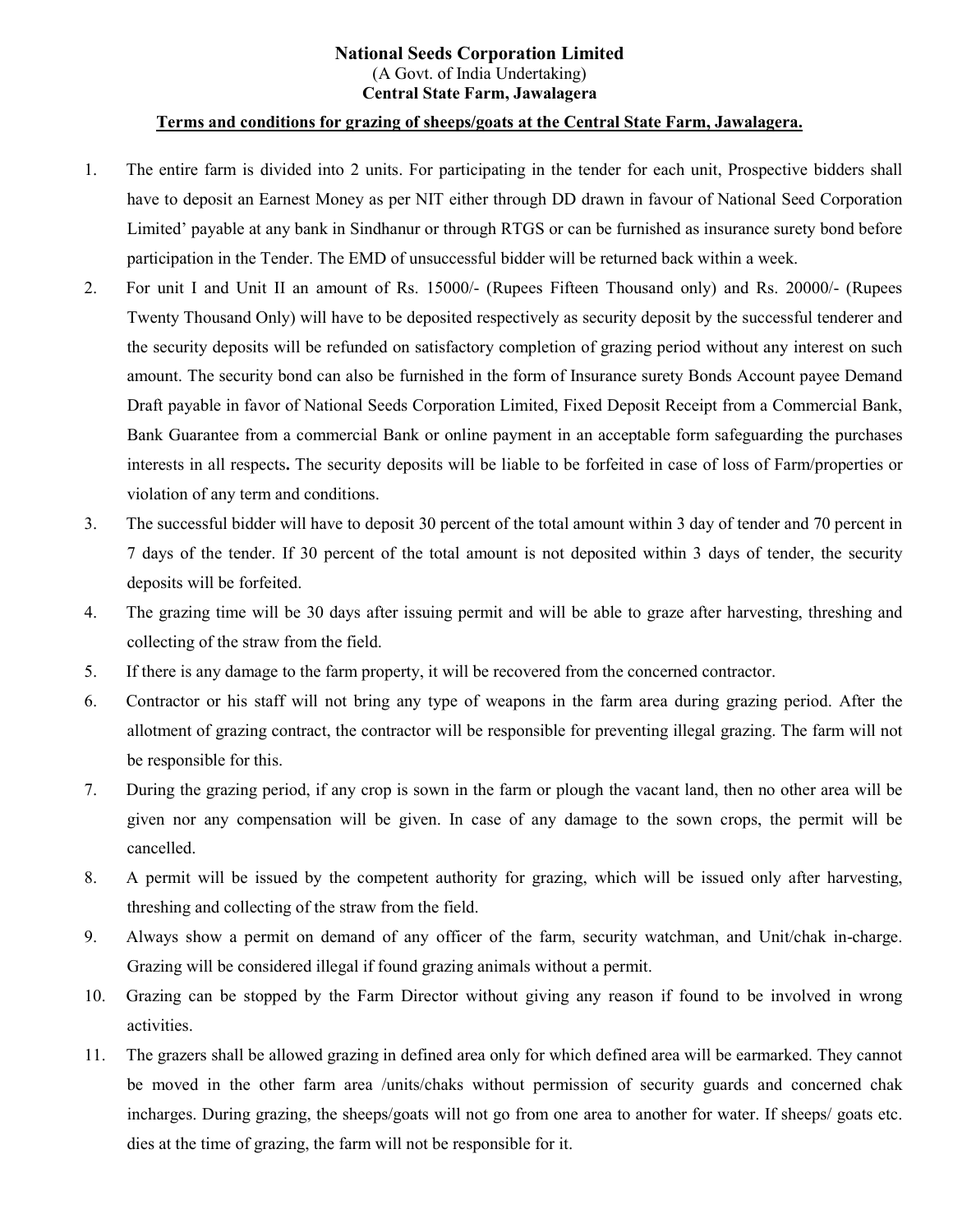- 12. Successful bidder have to enter into a contract on a non-judicial stamp Rs. 100 that they will not cause any damage to the crops of the farm and will graze their animals in the area where the permit is taken and follow the terms and conditions of the tender.
- 13. All types of statutory liability will be with the contractor.
- 14. If there is a dispute even after Arbitration and Conciliation, then its jurisdiction will be related to the Farm periphery.
- 15. The Farm Director reserves the right to accept or reject any/all tenders without assigning any reason whatsoever and decision of the Farm Director shall be final and binding on tenderer.

## ARBITRATION

In case any dispute arises between NSC and the other party due to any term or matter, both the parties will opt to resolve it through mutual understanding and discussion. In case, dispute remains even after discussions, then it shall be binding upon parties to resolve issue under the provisions of Arbitration & Conciliation Act, 1996 as amended from time to time. Under this provision, the Chairman-cum-Managing Director, National Seeds Corporation Limited with the concurrence of both the parties shall appoint Sole Arbitrator to resolve the issue and both the parties will have to abide by the decision. The parties will bind to resolve this dispute through arbitration before going to court of law. The Arbitration shall be conducted at New Delhi and shall in English Language. The court of Delhi shall have the jurisdiction.